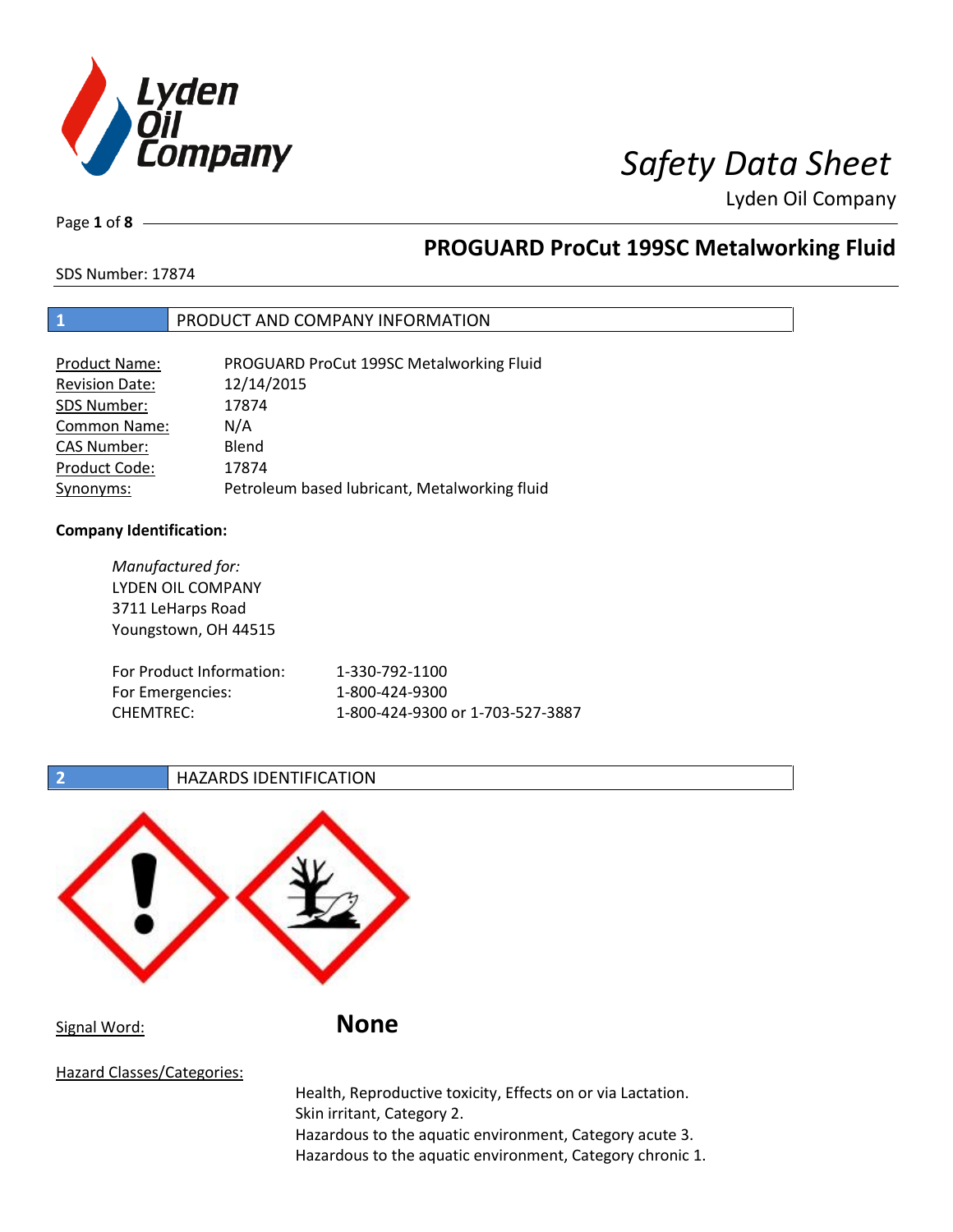

Page **2** of **8**

SDS Number: 17874

Lyden Oil Company

# **PROGUARD ProCut 199SC Metalworking Fluid**

| Hazard Statement(s):       |                                                                       |
|----------------------------|-----------------------------------------------------------------------|
|                            | H362: May cause harm to breast-fed children.                          |
|                            | H315: Causes skin irritation.                                         |
|                            | H402: Harmful to aquatic life.                                        |
|                            | H410: Very toxic to aquatic life with long lasting effects.           |
| Precaution Statement(s):   |                                                                       |
|                            | P101: If medical advice is needed, have product container or label at |
|                            | hand.                                                                 |
|                            | P102: Keep out of reach of children.                                  |
|                            | P103: Read label before use.                                          |
|                            | P273 - Avoid release to the environment.                              |
|                            | P302+352 - IF ON SKIN: Wash with soap and water.                      |
|                            | P308+313 - IF exposed or concerned: Get medical advice/attention.     |
| Other Hazard Statement(s): |                                                                       |
|                            | Repeated exposure may cause skin dryness or cracking.                 |

### **3** COMPOSITION / INFORMATION ON INGREDIENTS

Ingredients:

*Mixture of the substances listed below with nonhazardous additions.*

| <b>Chemical Name</b>                 | <b>CAS Number</b> | Percentage |
|--------------------------------------|-------------------|------------|
| Non-hazardous material               | Various           | >85        |
| Fats and glyceridic oils, sulfurized | 68990-81-8        | $5 - 15$   |
| Alkanes, C14-C16, chloro             | 63449-39-8        | $<$ 5      |

*\*Any concentration shown as a range is to protect confidentiality or is due to batch variation.*

### **4** FIRST AID MEASURES

### Description of First Aid Measures:

Inhalation:

If symptoms develop, move victim to fresh air. If symptoms persist, obtain medical attention.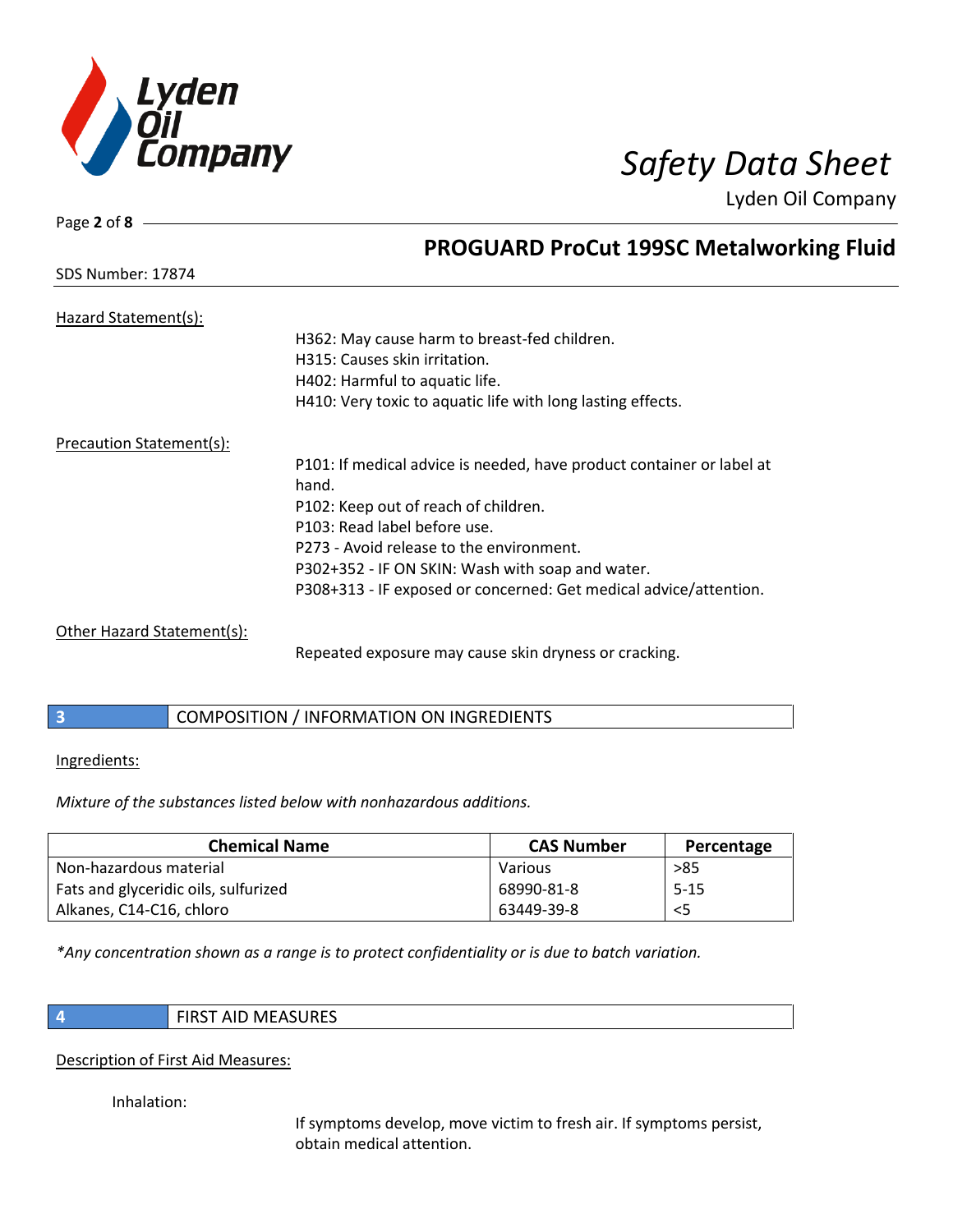

| Page 3 of 8                                   |                        |                                                                                                                   |
|-----------------------------------------------|------------------------|-------------------------------------------------------------------------------------------------------------------|
|                                               |                        | <b>PROGUARD ProCut 199SC Metalworking Fluid</b>                                                                   |
| SDS Number: 17874                             |                        |                                                                                                                   |
| Skin Contact:                                 |                        |                                                                                                                   |
|                                               |                        | Wash with soap and water. Remove contaminated clothing and wash<br>before reuse. Get medical attention if needed. |
| Eye Contact:                                  |                        |                                                                                                                   |
|                                               |                        | Rinse opened eye for several minutes under running water. If<br>symptoms persist, consult medical attention.      |
| Ingestion:                                    |                        |                                                                                                                   |
|                                               | attention.             | Rinse mouth with water. If symptoms develop, obtain medical                                                       |
| Symptoms and Effects, both acute and delayed: |                        |                                                                                                                   |
|                                               |                        | No further relevent data available.                                                                               |
| <b>Recommended Actions:</b>                   |                        |                                                                                                                   |
|                                               |                        | Treat symptomatically. Call a doctor or poison<br>control center for guidance.                                    |
| 5                                             | FIRE FIGHTING MEASURES |                                                                                                                   |
| Recommended Fire-Extinguishing Equipment:     |                        |                                                                                                                   |
|                                               |                        | Use dry powder, foam, or carbon dioxide fire                                                                      |
|                                               |                        | extinguishers. Water may be ineffective in fighting<br>an oil fire unless used by experienced fire fighters.      |
| Possible Hazards During a Fire:               |                        | Hazardous combustion products may include: A                                                                      |
|                                               |                        | complex mixture of airborne solid and liquid                                                                      |
|                                               |                        | particulates and gases (smoke). Carbon monoxide.<br>Unidentified organic and inorganic compounds.                 |
| Recommendations to Firefighters:              |                        |                                                                                                                   |
|                                               |                        | No special measures required                                                                                      |

No special measures required.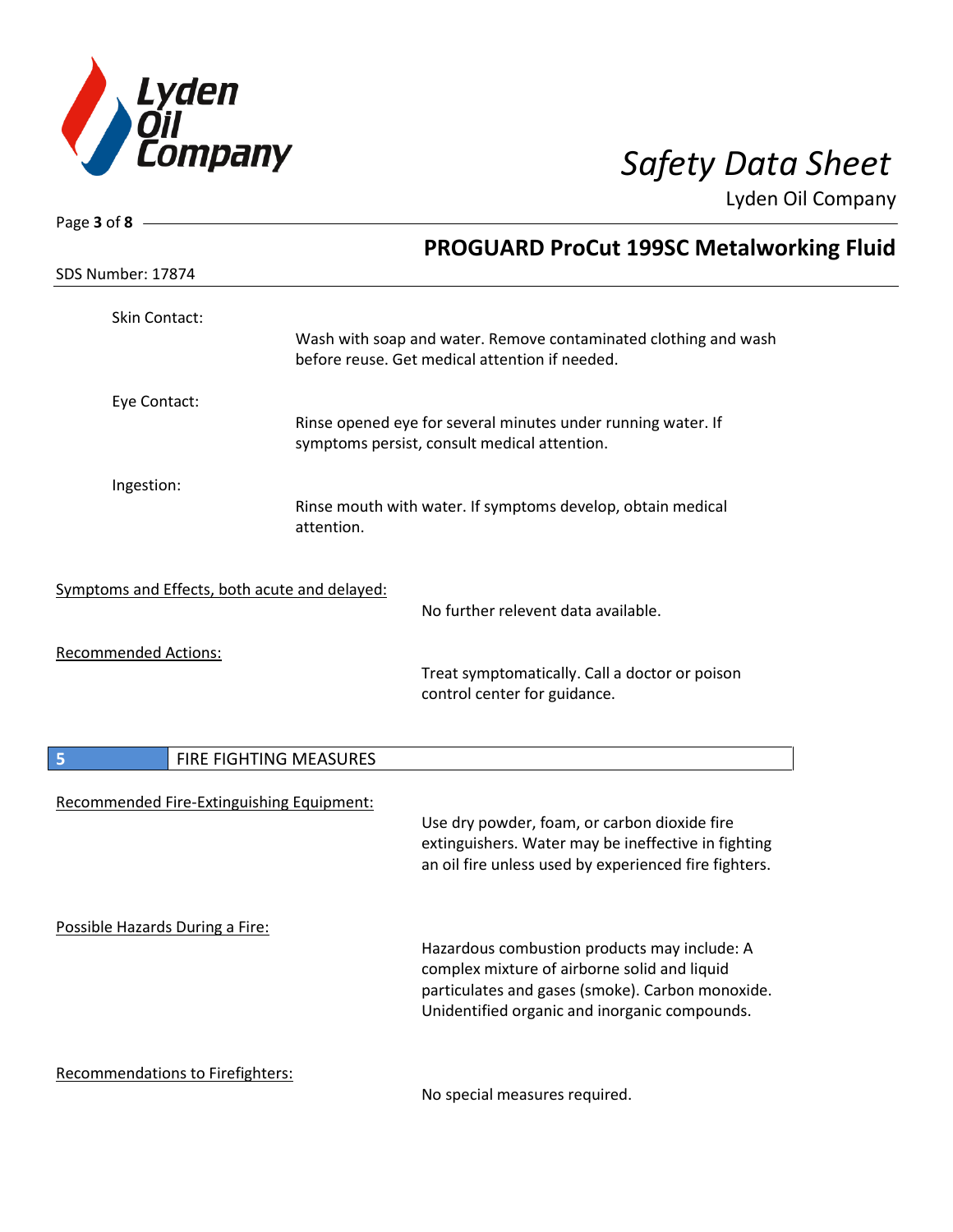

**PROGUARD ProCut 199SC Metalworking Fluid**

Lyden Oil Company

SDS Number: 17874

Page **4** of **8**

# **6** ACCIDENTAL RELEASE MEASURES Personal Precautions: Avoid contact with skin, eyes, and clothing. Keep away from sources of ignition. Emergency Procedures: Contain spilled material, collect in suitable and properly labeled containers. Environmental Precautions: Do not allow to reach sewage system or any water course. Do not allow to enter ground waters. Cleanup Procedures: Pick up excess with inert absorbant material. **7 HANDLING AND STORAGE** Handling Precautions: Handle with care and avoid spillage on the floor. Do not cut, weld, drill, grind, braze, or solder container. Storage Requirements: Keep container tightly sealed. Keep away from sources of ignition. **8** EXPOSURE CONTROLS / PERSONAL PROTECTION Exposure Limits: No data available.

Engineering Controls:

All ventilation should be designed in accordance with OSHA standard (29 CFR 1910.94).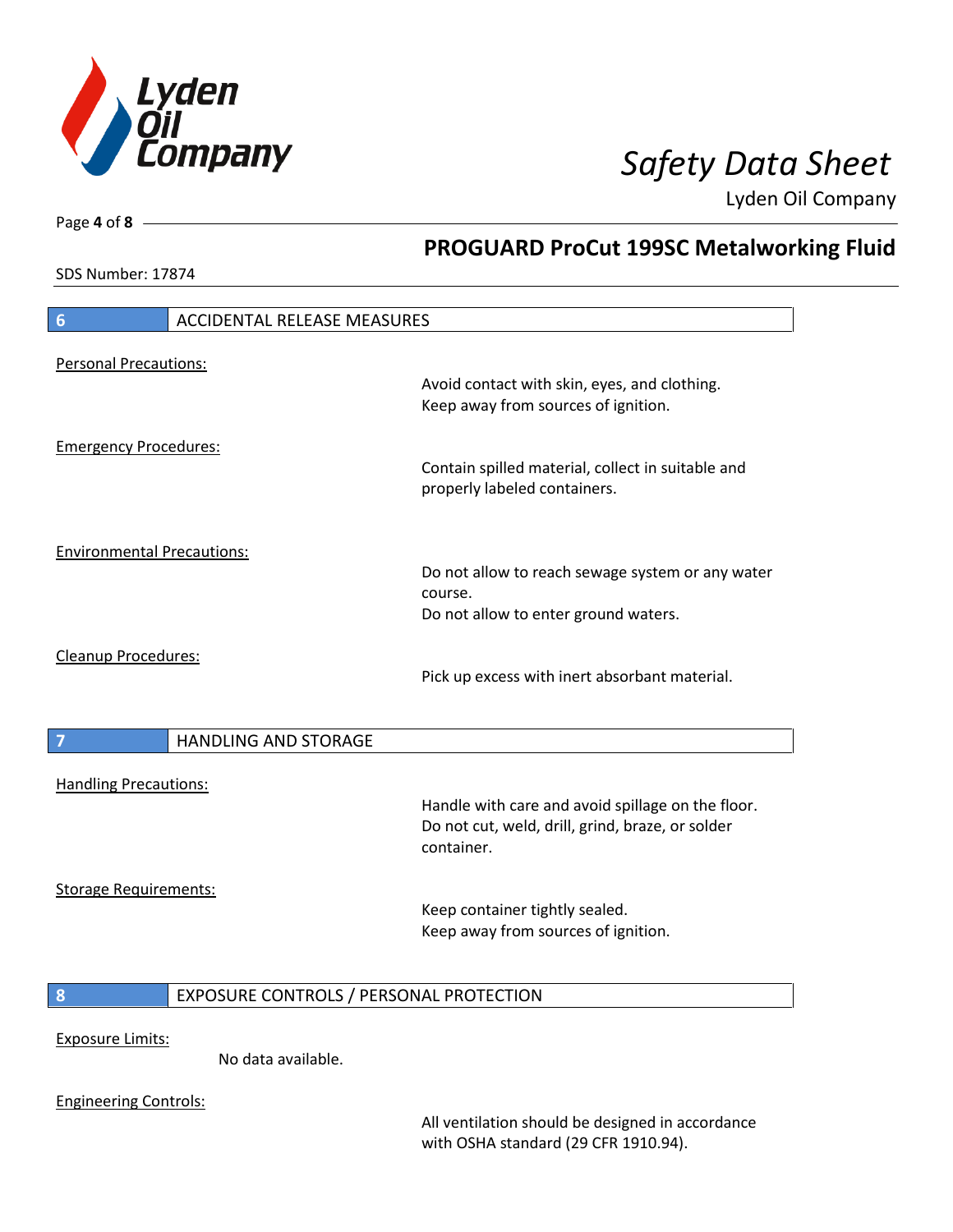

Page **5** of **8**

# **PROGUARD ProCut 199SC Metalworking Fluid**

SDS Number: 17874

Personal Protective Equipment:

Wash hands before breaks and at the end of work. Use safety glasses and gloves.

### **9** PHYSICAL AND CHEMICAL PROPERTIES

| Color:                        | Dark                                        |
|-------------------------------|---------------------------------------------|
| <b>Physical State:</b>        | Liquid                                      |
| Odor:                         | Data not available                          |
| Odor Threshold:               | Data not available                          |
| pH:                           | Data not available                          |
| <b>Melting Point:</b>         | Data not available                          |
| <b>Boiling Point:</b>         | Data not available                          |
| <b>Boiling Range:</b>         | Data not available                          |
| Flash Point:                  | 176° C / 350° F (COC Method)                |
| <b>Evaporation Rate:</b>      | Data not available                          |
| Flammability:                 | Data not available                          |
| Flammability Limits:          | Data not available                          |
| Vapor Pressure:               | Data not available                          |
| Vapor Density:                | Data not available                          |
| <b>Relative Density:</b>      | 7.4 pounds per gallon at 60° F              |
| Solubilities:                 | Insoluble in water                          |
| <b>Partition Coefficient:</b> | Data not available                          |
| Auto-Ignition Temperature:    | Data not available                          |
| Decomposition Temperature:    | Data not available                          |
| Viscosity:                    | 35 mm <sup>2</sup> /sec (kinematic at 40°C) |

| <b>10</b>            | STABILITY AND REACTIVITY |                                                                  |
|----------------------|--------------------------|------------------------------------------------------------------|
| Stability:           |                          | Not reactive under normal conditions.                            |
| Reactivity:          |                          | Not reactive under normal conditions.                            |
| Conditions to Avoid: |                          |                                                                  |
|                      |                          | Extreme temperature, sparks, open flame, and<br>direct sunlight. |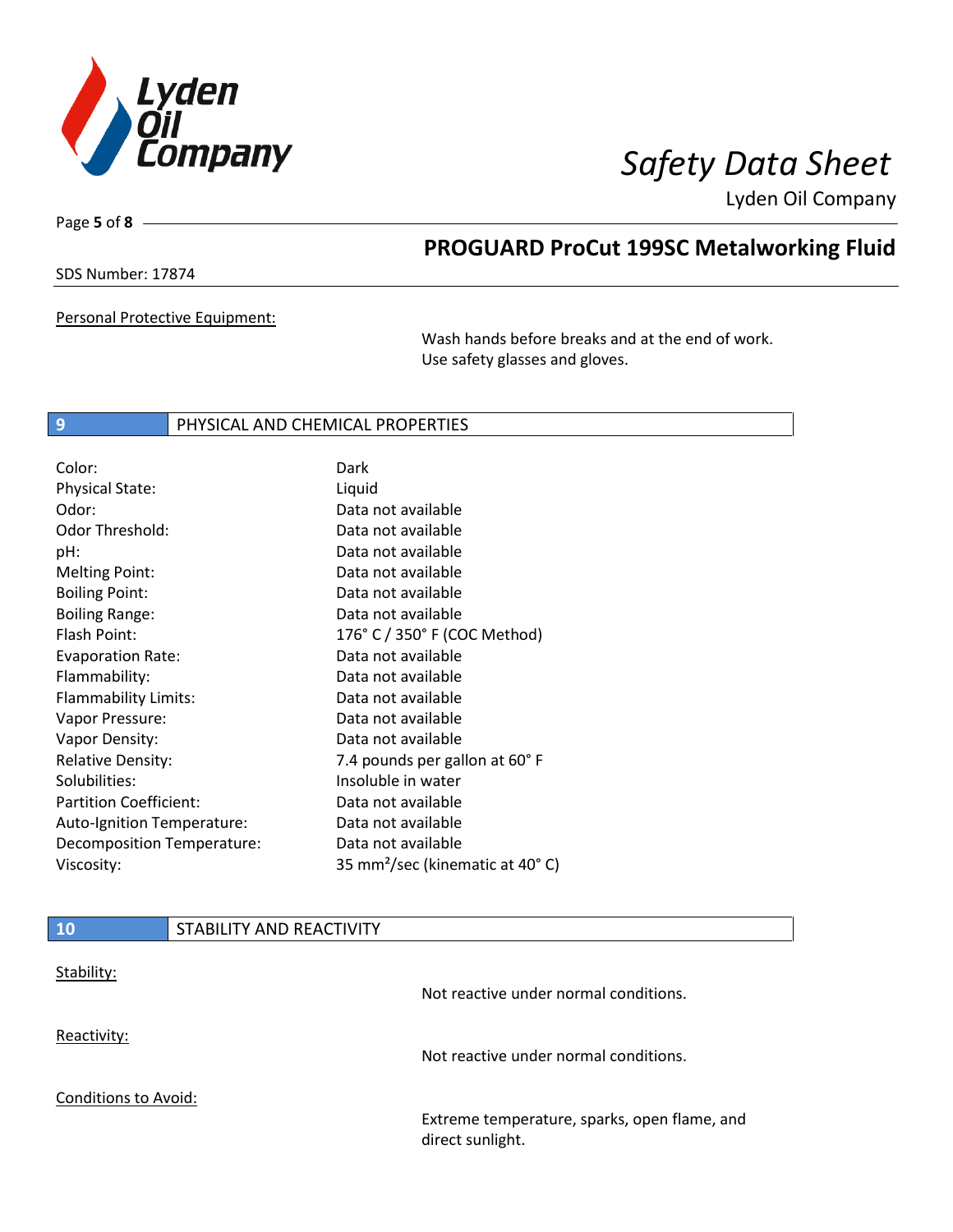

| Page 6 of $8 -$                        |                                                                         |
|----------------------------------------|-------------------------------------------------------------------------|
|                                        | <b>PROGUARD ProCut 199SC Metalworking Fluid</b>                         |
| SDS Number: 17874                      |                                                                         |
| Hazardous Reactions:                   |                                                                         |
|                                        | No known hazardous reactions.                                           |
| Incompatible Materials:                | No further relevant information available.                              |
| <b>Decomposition Products:</b>         | Hazardous decomposition products are not                                |
|                                        | expected to form.                                                       |
|                                        |                                                                         |
| 11<br><b>TOXICOLOGICAL INFORMATION</b> |                                                                         |
| Routes of Exposure:                    |                                                                         |
|                                        | Skin and eye contact are the primary routes of                          |
|                                        | exposure although exposure may occur following<br>accidental ingestion. |
| <b>Exposure Effects:</b>               |                                                                         |
|                                        | Repeated skin contact may cause dermatitis or an<br>oil acne.           |
| <b>Measures of Toxicity:</b>           |                                                                         |
|                                        | No test data available.                                                 |
| Carcinogenic/Mutagenic Precautions:    |                                                                         |
|                                        | Non-carcinogenic and not expected to be<br>mutagentic.                  |
| 12<br><b>ECOLOGICAL INFORMATION</b>    |                                                                         |
| <b>Ecological Precautions:</b>         |                                                                         |
|                                        | Avoid exposing to the environment.                                      |
| <b>Ecological Effects:</b>             |                                                                         |
|                                        | No specific environmental or aquatic data available.                    |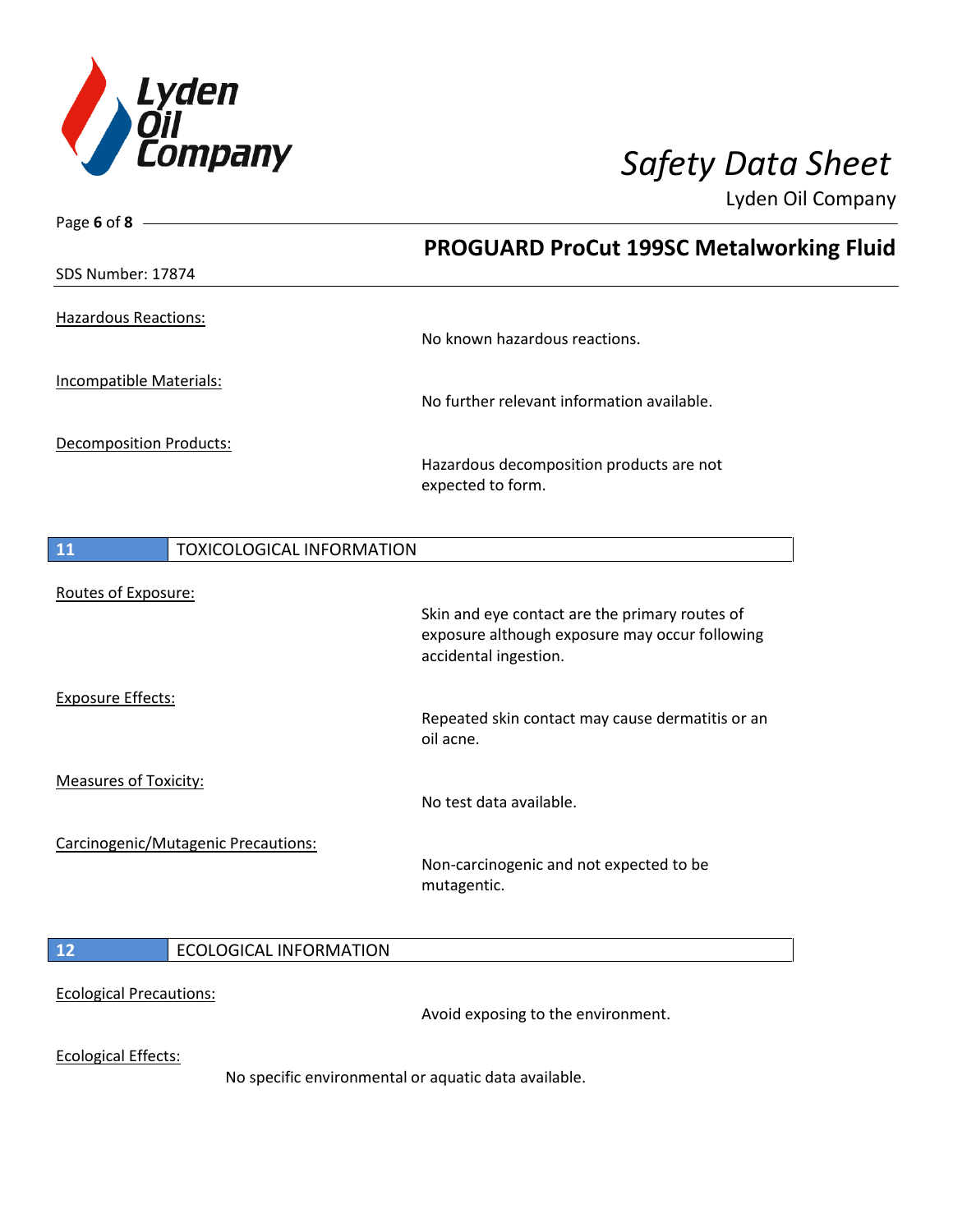

**PROGUARD ProCut 199SC Metalworking Fluid**

Lyden Oil Company

SDS Number: 17874

Page **7** of **8**

 $\overline{\phantom{a}}$ 

| 13                                                                                                | DISPOSAL CONSIDERATIONS                                                              |                                                                                             |
|---------------------------------------------------------------------------------------------------|--------------------------------------------------------------------------------------|---------------------------------------------------------------------------------------------|
| Disposal Methods:                                                                                 |                                                                                      | Dispose of waste material in accordance with all<br>local, state, and federal requirements. |
| <b>Disposal Containers:</b>                                                                       |                                                                                      | Use properly approved container for disposal.                                               |
| <b>Special Precautions:</b>                                                                       |                                                                                      | Do not flush to surface waters or drains.                                                   |
| 14                                                                                                | <b>TRANSPORT INFORMATION</b>                                                         |                                                                                             |
| <b>UN Number:</b><br><b>UN Shipping Name:</b><br><b>Transport Hazard Class:</b><br>Packing Group: | Data not available<br>Data not available<br>Data not available<br>Data not available |                                                                                             |
| <b>Environmental Hazards:</b>                                                                     |                                                                                      | Data not available                                                                          |
| <b>Bulk Transport Guidance:</b>                                                                   |                                                                                      | Data not available                                                                          |
| <b>Special Precautions:</b>                                                                       |                                                                                      | Not regulated by DOT.                                                                       |
| 15                                                                                                | <b>REGULATORY INFORMATION</b>                                                        |                                                                                             |

This material and all of its components are listed on the Inventory of Existing Chemical Substances under the Toxic Substances Control Act.